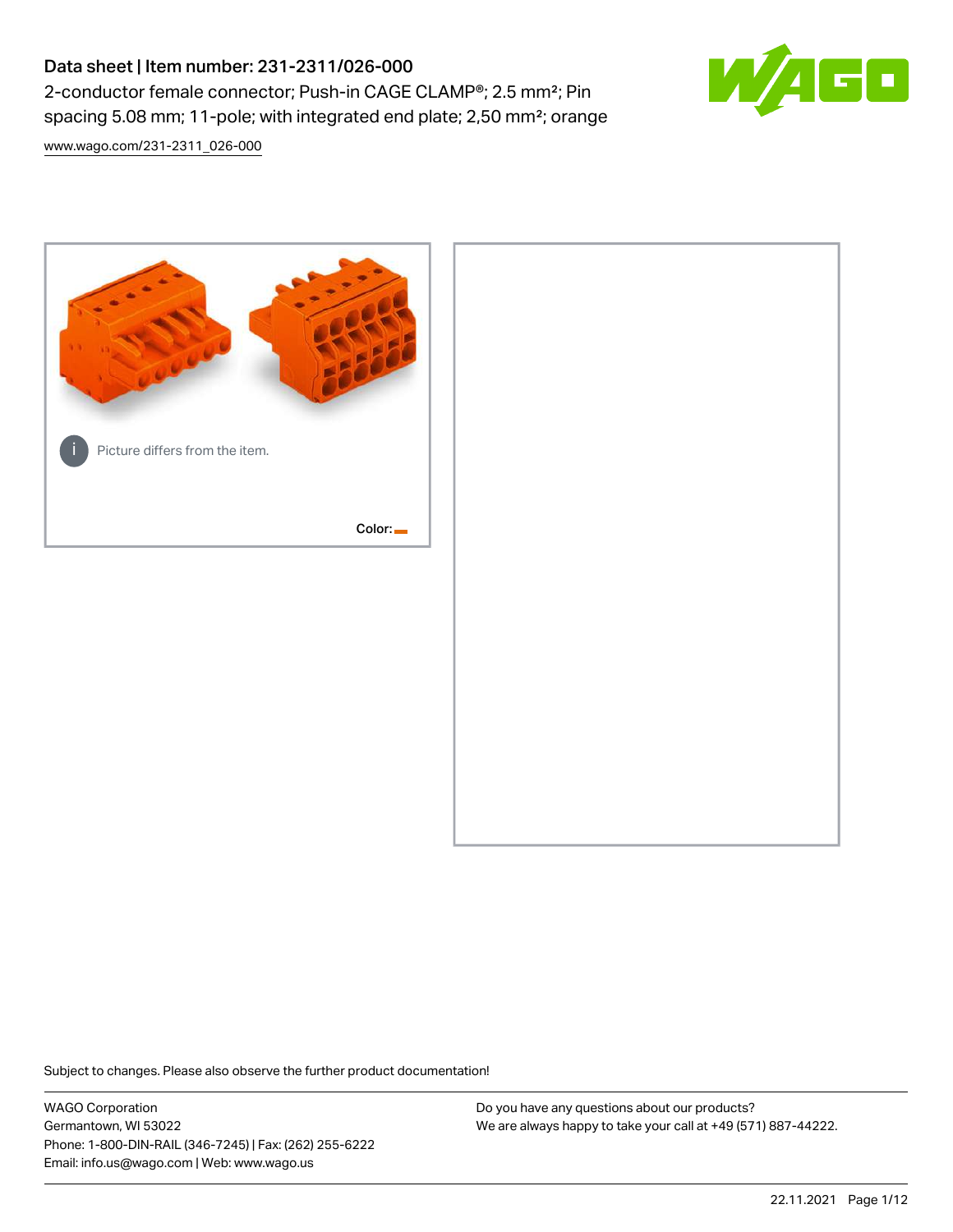

Dimensions in mm

 $L =$  (pole no.  $-2$ ) x pin spacing + 10 mm

2- to 3-pole female connectors – one latch only

#### Item description

- **Universal connection for all conductor types**
- **Two conductor entries per pole**
- $\blacksquare$ For looping through power or data buses
- $\blacksquare$ Bus connection is retained, even when unmated
- $\blacksquare$ Push-in termination of solid and ferruled conductors
- $\blacksquare$ With coding fingers

Subject to changes. Please also observe the further product documentation!

WAGO Corporation Germantown, WI 53022 Phone: 1-800-DIN-RAIL (346-7245) | Fax: (262) 255-6222 Email: info.us@wago.com | Web: www.wago.us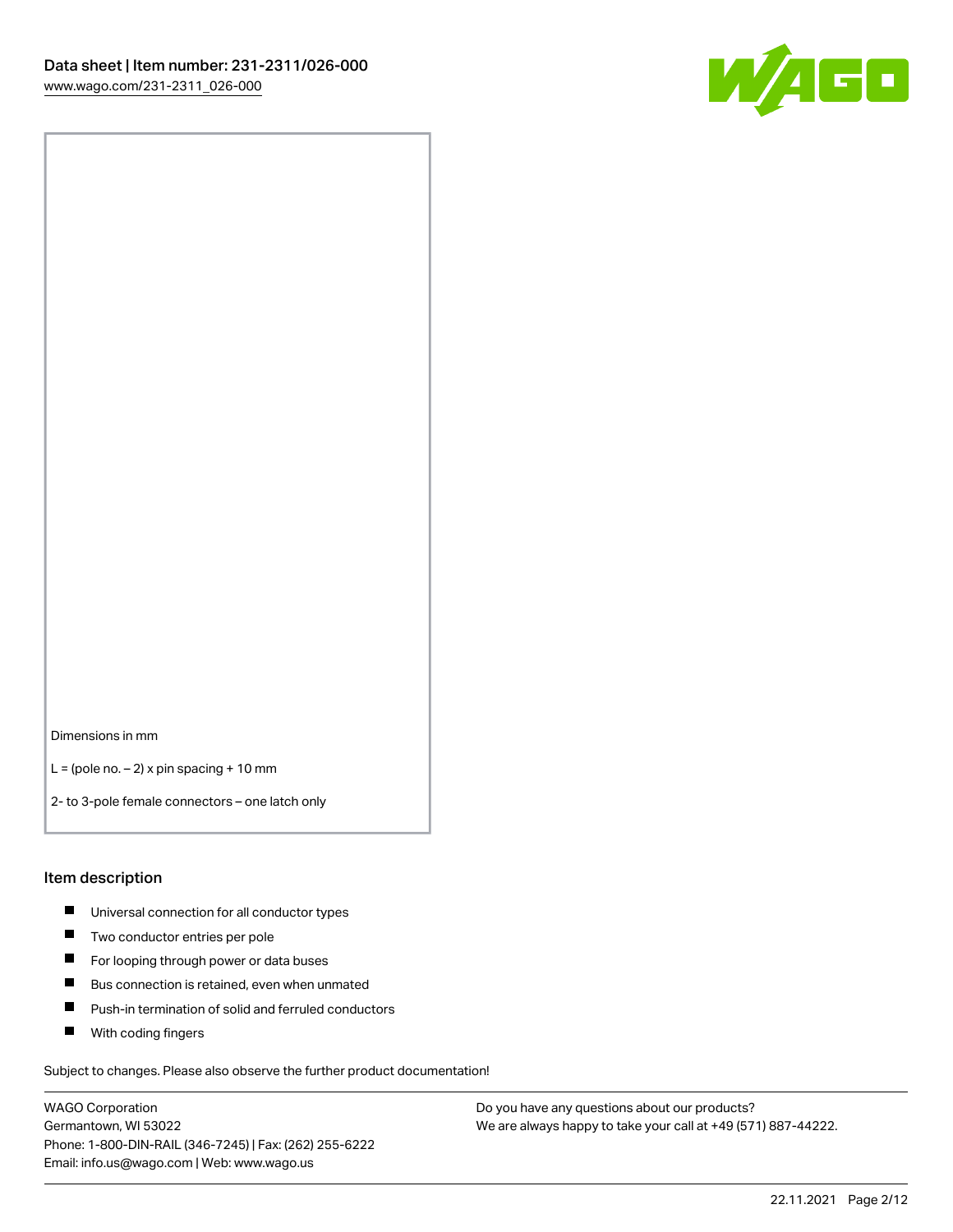

#### Data Notes

| .                    |                                                                                                                                                                                                                                                                                                                                   |
|----------------------|-----------------------------------------------------------------------------------------------------------------------------------------------------------------------------------------------------------------------------------------------------------------------------------------------------------------------------------|
| Safety information 1 | The MCS-MULTI CONNECTION SYSTEM includes connectors<br>without breaking capacity in accordance with DIN EN 61984. When<br>used as intended, these connectors must not be connected<br>/disconnected when live or under load. The circuit design should<br>ensure header pins, which can be touched, are not live when<br>unmated. |
| Variants:            | Gold-plated or partially gold-plated contact surfaces<br>Other versions (or variants) can be requested from WAGO Sales or<br>configured at https://configurator.wago.com/                                                                                                                                                         |

### Electrical data

### IEC Approvals

| Ratings per                 | IEC/EN 60664-1                                                        |
|-----------------------------|-----------------------------------------------------------------------|
| Rated voltage (III / 3)     | 320 V                                                                 |
| Rated surge voltage (III/3) | 4 <sub>k</sub> V                                                      |
| Rated voltage (III/2)       | 320 V                                                                 |
| Rated surge voltage (III/2) | 4 <sub>k</sub> V                                                      |
| Nominal voltage (II/2)      | 630 V                                                                 |
| Rated surge voltage (II/2)  | 4 <sub>k</sub> V                                                      |
| Rated current               | 16A                                                                   |
| Legend (ratings)            | $(III / 2)$ $\triangle$ Overvoltage category III / Pollution degree 2 |

### UL Approvals

| Approvals per                  | UL 1059 |
|--------------------------------|---------|
| Rated voltage UL (Use Group B) | 300 V   |
| Rated current UL (Use Group B) | 20 A    |
| Rated voltage UL (Use Group D) | 300 V   |
| Rated current UL (Use Group D) | 10 A    |

#### Ratings per UL

| Rated voltage UL 1977 | 600 V |
|-----------------------|-------|
| Rated current UL 1977 | 20A   |

Subject to changes. Please also observe the further product documentation!

WAGO Corporation Germantown, WI 53022 Phone: 1-800-DIN-RAIL (346-7245) | Fax: (262) 255-6222 Email: info.us@wago.com | Web: www.wago.us Do you have any questions about our products? We are always happy to take your call at +49 (571) 887-44222.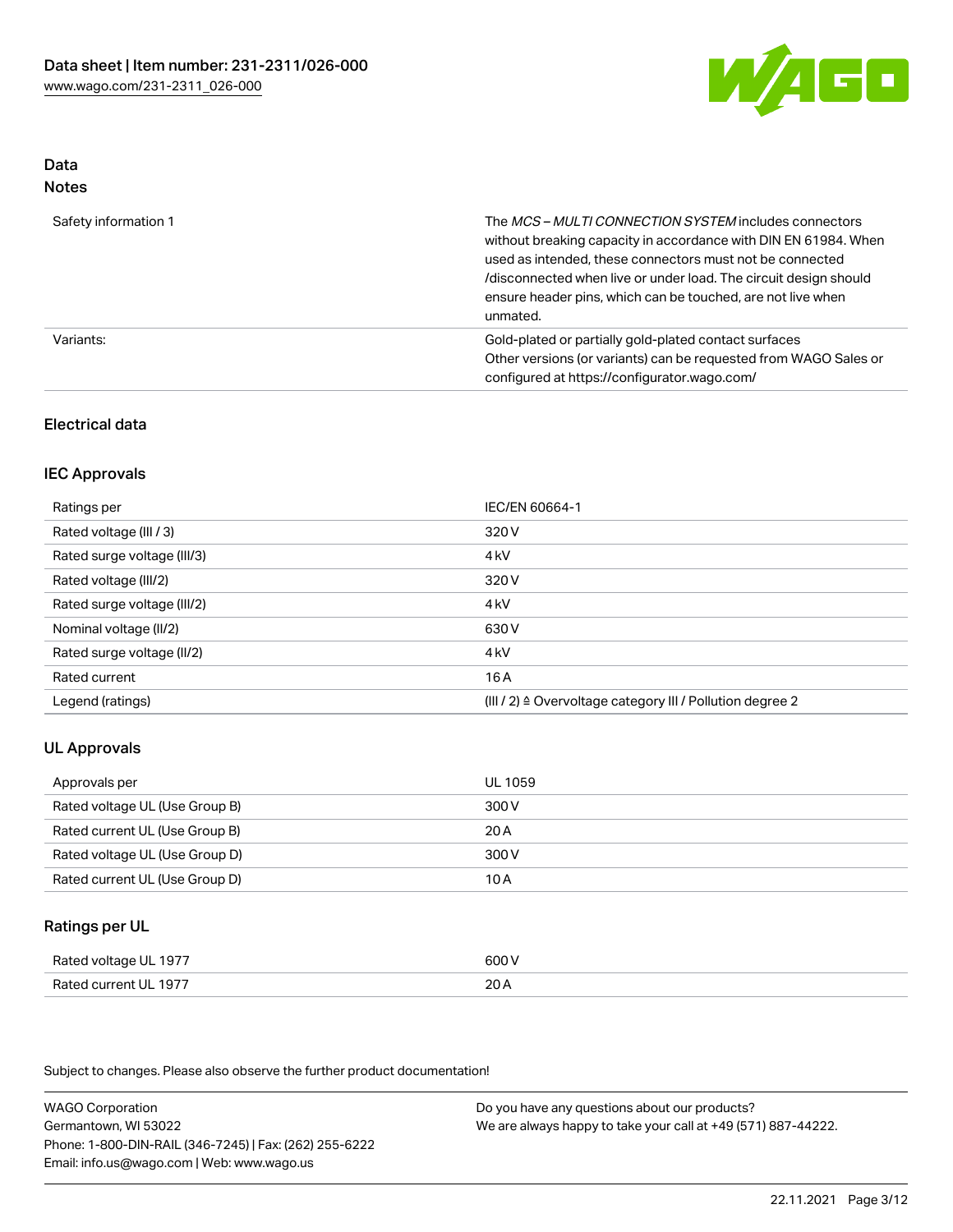

### CSA Approvals

| Approvals per                   | CSA   |
|---------------------------------|-------|
| Rated voltage CSA (Use Group B) | 300 V |
| Rated current CSA (Use Group B) | 15 A  |
| Rated voltage CSA (Use Group D) | 300 V |
| Rated current CSA (Use Group D) | 10 A  |

### Connection data

| Total number of connection points | つつ |
|-----------------------------------|----|
| Total number of potentials        |    |
| Number of connection types        |    |
| Number of levels                  |    |

#### Connection 1

#### Connection technology **Push-in CAGE CLAMP<sup>®</sup>**

|                                                   | Push-in CAGE CLAMP                     |
|---------------------------------------------------|----------------------------------------|
| Actuation type                                    | Operating tool                         |
| Solid conductor                                   | $0.2$ 2.5 mm <sup>2</sup> / 24  12 AWG |
| Fine-stranded conductor                           | $0.22.5$ mm <sup>2</sup> / 24  12 AWG  |
| Fine-stranded conductor; with insulated ferrule   | $0.251.5$ mm <sup>2</sup>              |
| Fine-stranded conductor; with uninsulated ferrule | $0.252.5$ mm <sup>2</sup>              |
| Strip length                                      | $910$ mm / 0.35  0.39 inch             |
| Number of poles                                   | 11                                     |
| Conductor entry direction to mating direction     | 0°                                     |
|                                                   |                                        |

## Physical data

| Pin spacing | 5.08 mm / 0.2 inch    |
|-------------|-----------------------|
| Width       | 55.72 mm / 2.194 inch |
| Height      | 20.8 mm / 0.819 inch  |
| Depth       | 26.45 mm / 1.041 inch |

### Plug-in connection

| Female connector/socket |
|-------------------------|
| for conductor           |
| No.                     |
| Without                 |
|                         |

Subject to changes. Please also observe the further product documentation!

| <b>WAGO Corporation</b>                                | Do you have any questions about our products?                 |
|--------------------------------------------------------|---------------------------------------------------------------|
| Germantown, WI 53022                                   | We are always happy to take your call at +49 (571) 887-44222. |
| Phone: 1-800-DIN-RAIL (346-7245)   Fax: (262) 255-6222 |                                                               |
| Email: info.us@wago.com   Web: www.wago.us             |                                                               |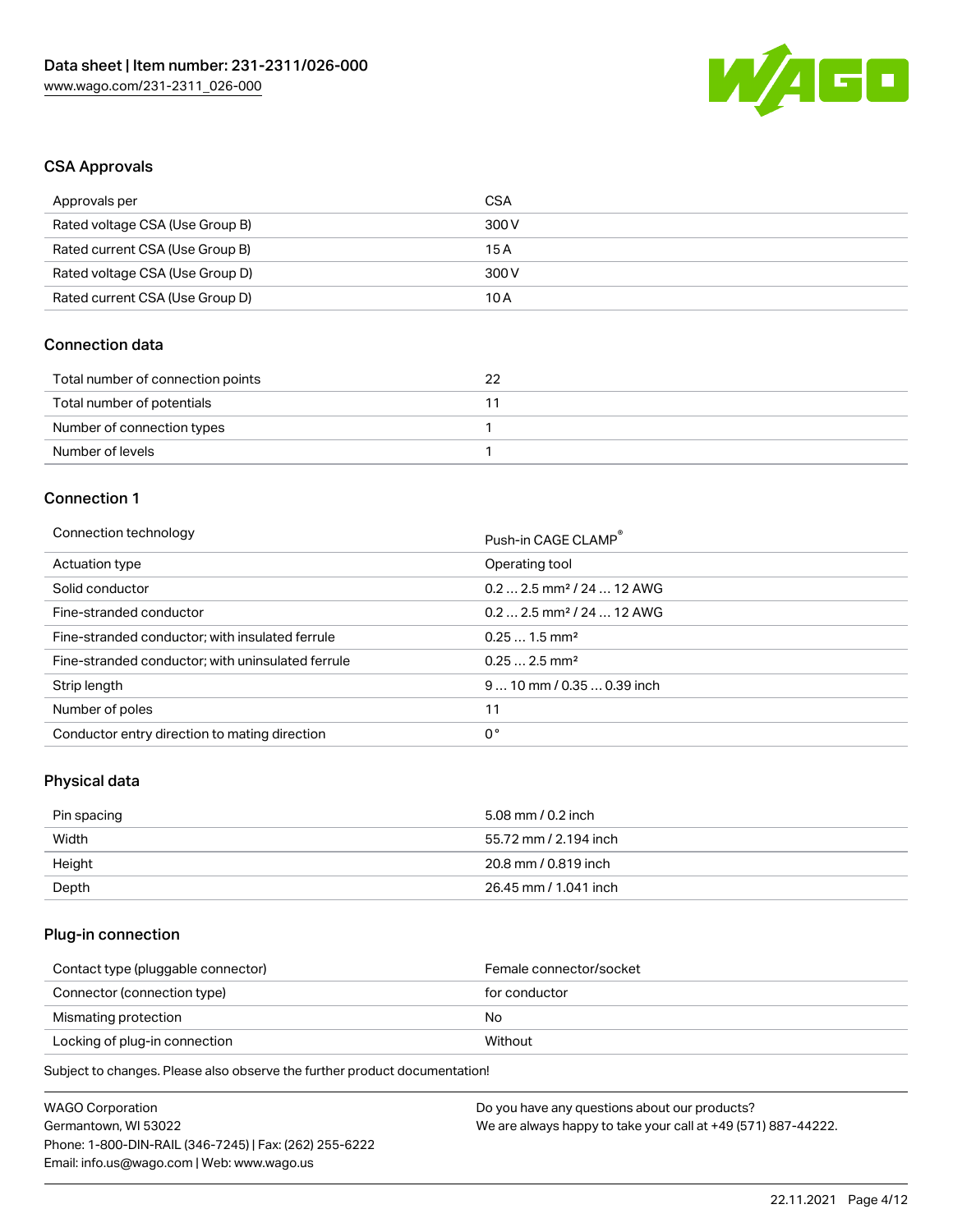

### Material data

| Color                       | orange                            |
|-----------------------------|-----------------------------------|
| Material group              |                                   |
| Insulation material         | Polyamide (PA66)                  |
| Flammability class per UL94 | V <sub>0</sub>                    |
| Clamping spring material    | Chrome nickel spring steel (CrNi) |
| Contact material            | Copper alloy                      |
| Contact plating             | tin-plated                        |
| Fire load                   | 0.391 MJ                          |
| Weight                      | 24.5g                             |

#### Environmental requirements

|  | Limit temperature range | -60  +85 °Ր |  |
|--|-------------------------|-------------|--|
|--|-------------------------|-------------|--|

### Commercial data

| Product Group         | 3 (Multi Conn. System) |
|-----------------------|------------------------|
| PU (SPU)              | 25 Stück               |
| Packaging type        | box                    |
| Country of origin     | PL                     |
| <b>GTIN</b>           | 4044918564700          |
| Customs tariff number | 8536694040             |

### Approvals / Certificates

#### Country specific Approvals

| Logo                | Approval                                     | Additional Approval Text | Certificate<br>name |
|---------------------|----------------------------------------------|--------------------------|---------------------|
|                     | CВ<br><b>DEKRA Certification B.V.</b>        | IEC 61984                | NL-39756            |
| EMA<br><b>INEUR</b> | <b>KEMA/KEUR</b><br>DEKRA Certification B.V. | EN 61984                 | 2190761.01          |

#### Ship Approvals

|      | ABS      | -                        | ۱9۰                     |
|------|----------|--------------------------|-------------------------|
| Logo | Approval | Additional Approval Text | name                    |
|      |          |                          | ertificate <sup>2</sup> |

Subject to changes. Please also observe the further product documentation!

| <b>WAGO Corporation</b>                                | Do you have any questions about our products?                 |
|--------------------------------------------------------|---------------------------------------------------------------|
| Germantown, WI 53022                                   | We are always happy to take your call at +49 (571) 887-44222. |
| Phone: 1-800-DIN-RAIL (346-7245)   Fax: (262) 255-6222 |                                                               |
| Email: info.us@wago.com   Web: www.wago.us             |                                                               |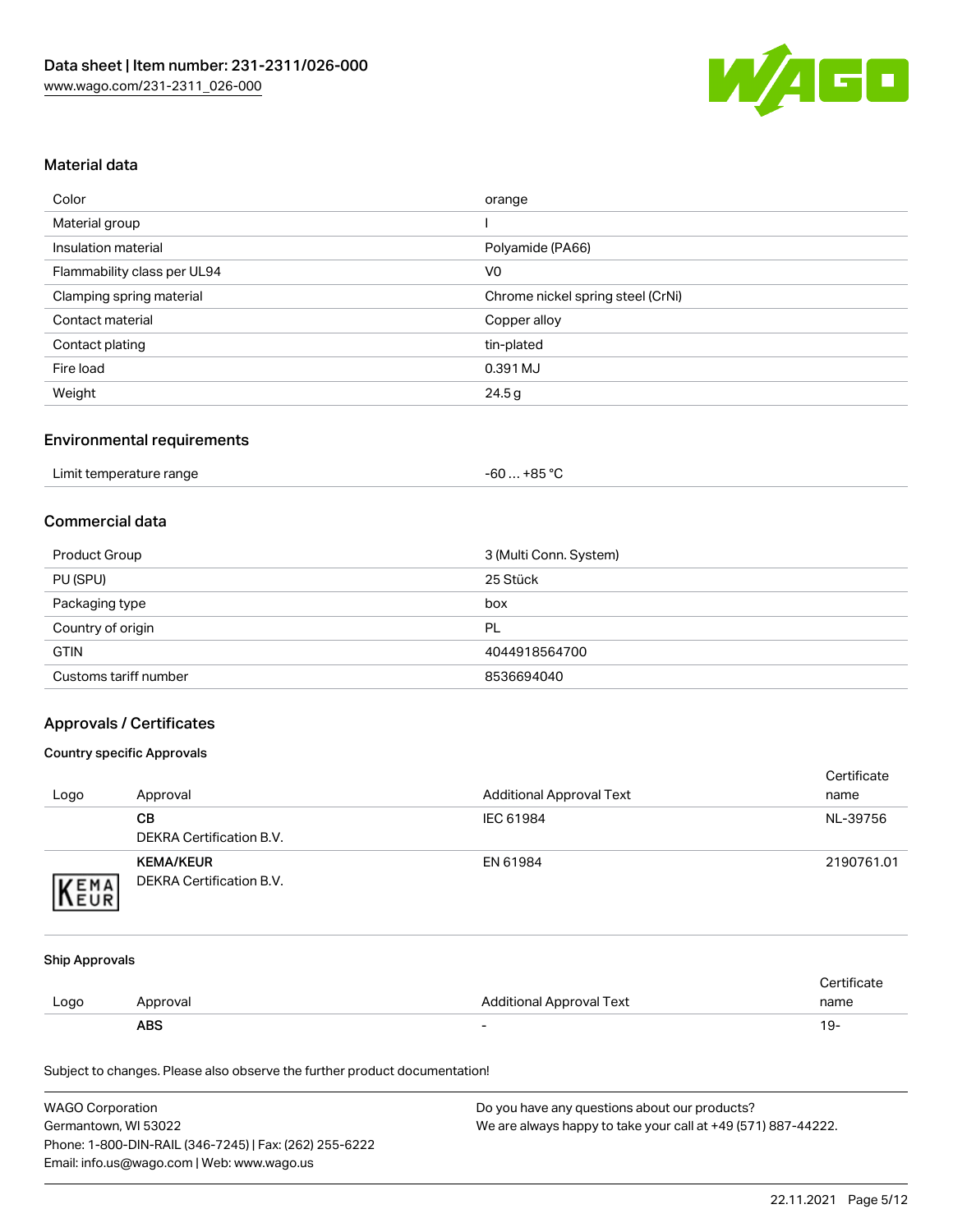

| American Bureau of Shipping                                             |                                                                                         | HG1869876-<br><b>PDA</b>                                                                                                                                         |
|-------------------------------------------------------------------------|-----------------------------------------------------------------------------------------|------------------------------------------------------------------------------------------------------------------------------------------------------------------|
| <b>DNV GL</b><br>Det Norske Veritas, Germanischer Lloyd                 |                                                                                         | TAE000016Z                                                                                                                                                       |
|                                                                         |                                                                                         |                                                                                                                                                                  |
| Approval                                                                |                                                                                         | Certificate<br>name                                                                                                                                              |
| <b>UL</b><br>UL International Germany GmbH                              |                                                                                         | E45172                                                                                                                                                           |
| UL<br>UL International Germany GmbH                                     |                                                                                         | E45171                                                                                                                                                           |
|                                                                         |                                                                                         |                                                                                                                                                                  |
| Item no.231-641<br>Male connector; 11-pole; Pin spacing 5.08 mm; orange |                                                                                         | www.wago.com/231-641                                                                                                                                             |
| Item no.231-341/001-000                                                 |                                                                                         | www.wago.com/231-341/001-000                                                                                                                                     |
| Item no.231-541/001-000                                                 | Male header; 11-pole; THT; 1.0 x 1.0 mm solder pin; angled; pin spacing 5.08 mm; orange | www.wago.com/231-541/001-000                                                                                                                                     |
|                                                                         | <b>UL-Approvals</b><br>Counterpart                                                      | <b>Additional Approval Text</b><br><b>UL 1059</b><br><b>UL 1977</b><br>Male header; 11-pole; THT; 1.0 x 1.0 mm solder pin; straight; pin spacing 5.08 mm; orange |

### Optional accessories

Marking accessories

| Marking strip                                                                                                                                                                                   |                                  |  |  |  |
|-------------------------------------------------------------------------------------------------------------------------------------------------------------------------------------------------|----------------------------------|--|--|--|
| Item no.: 210-331/508-103<br>Marking strips; as a DIN A4 sheet; MARKED; 1-12 (200x); Height of marker strip: 2.3 mm/0.091 in; Strip<br>length 182 mm; Horizontal marking; Self-adhesive; white  | www.wago.com/210-331<br>/508-103 |  |  |  |
| Item no.: 210-331/508-104<br>Marking strips; as a DIN A4 sheet; MARKED; 13-24 (200x); Height of marker strip: 2.3 mm/0.091 in; Strip<br>length 182 mm; Horizontal marking; Self-adhesive; white | www.wago.com/210-331<br>/508-104 |  |  |  |

Subject to changes. Please also observe the further product documentation!

WAGO Corporation Germantown, WI 53022 Phone: 1-800-DIN-RAIL (346-7245) | Fax: (262) 255-6222 Email: info.us@wago.com | Web: www.wago.us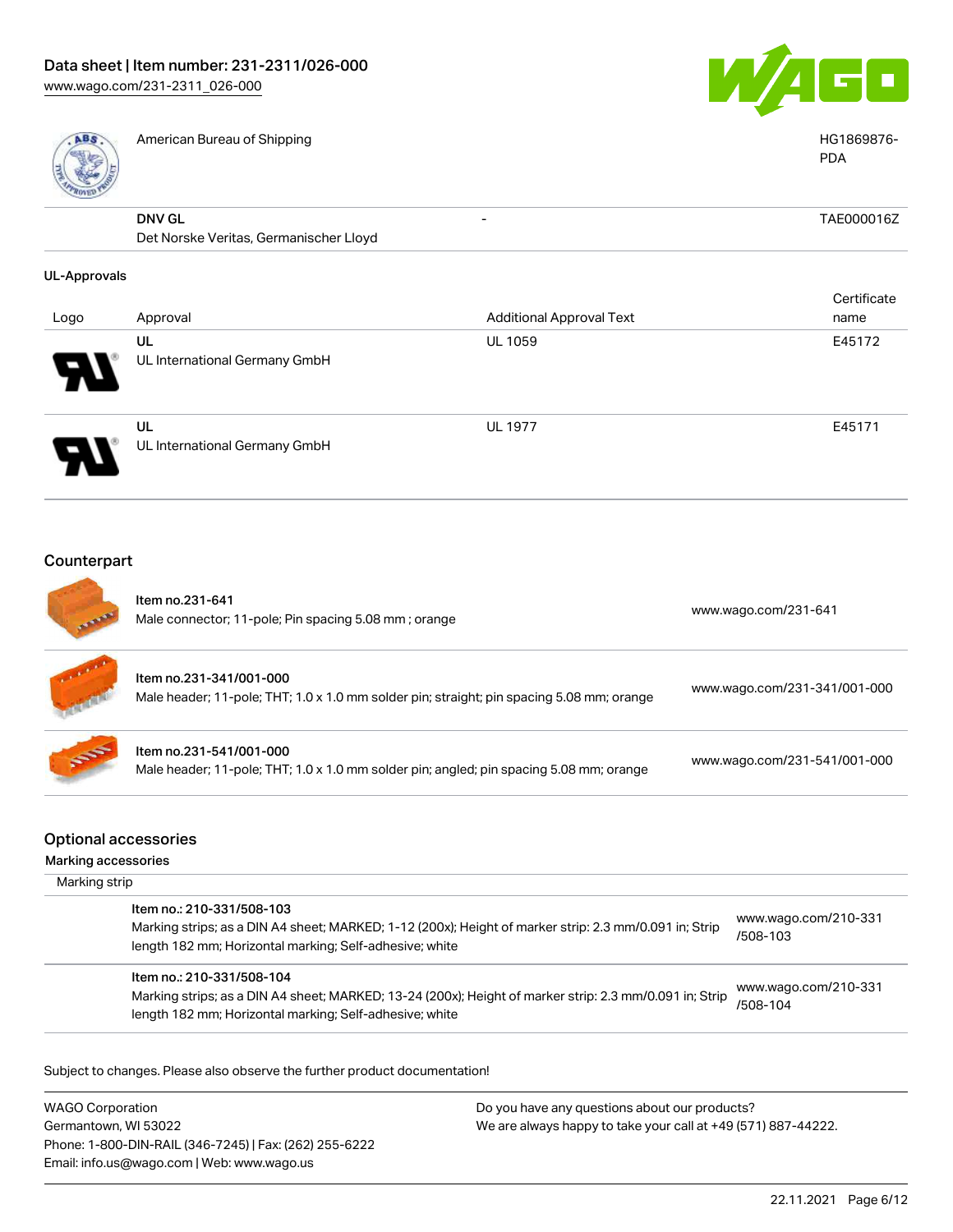[www.wago.com/231-2311\\_026-000](http://www.wago.com/231-2311_026-000)



|                     | Item no.: 210-332/508-202<br>Marking strips; as a DIN A4 sheet; MARKED; 1-16 (160x); Height of marker strip: 3 mm; Strip length 182 /508-202<br>mm; Horizontal marking; Self-adhesive; white | www.wago.com/210-332             |
|---------------------|----------------------------------------------------------------------------------------------------------------------------------------------------------------------------------------------|----------------------------------|
|                     | Item no.: 210-332/508-204<br>Marking strips; as a DIN A4 sheet; MARKED; 17-32 (160x); Height of marker strip: 3 mm; Strip length<br>182 mm; Horizontal marking; Self-adhesive; white         | www.wago.com/210-332<br>/508-204 |
|                     | Item no.: 210-332/508-206<br>Marking strips; as a DIN A4 sheet; MARKED; 33-48 (160x); Height of marker strip: 3 mm; Strip length<br>182 mm; Horizontal marking; Self-adhesive; white         | www.wago.com/210-332<br>/508-206 |
|                     | Item no.: 210-332/508-205<br>Marking strips; as a DIN A4 sheet; MARKED; 1-32 (80x); Height of marker strip: 3 mm; Strip length 182<br>mm; Horizontal marking; Self-adhesive; white           | www.wago.com/210-332<br>/508-205 |
| <b>Tools</b>        |                                                                                                                                                                                              |                                  |
| Operating tool      |                                                                                                                                                                                              |                                  |
|                     | Item no.: 209-130<br>Operating tool; suitable for 264, 280 and 281 Series; 1-way; of insulating material; white                                                                              | www.wago.com/209-130             |
|                     | Item no.: 210-657<br>Operating tool; Blade: 3.5 x 0.5 mm; with a partially insulated shaft; short; multicoloured                                                                             | www.wago.com/210-657             |
|                     | Item no.: 210-720<br>Operating tool; Blade: 3.5 x 0.5 mm; with a partially insulated shaft; multicoloured                                                                                    | www.wago.com/210-720             |
|                     | Item no.: 280-432<br>Operating tool; made of insulating material; 2-way; white                                                                                                               | www.wago.com/280-432             |
|                     | Item no.: 280-434<br>Operating tool; made of insulating material; 4-way                                                                                                                      | www.wago.com/280-434             |
|                     | Item no.: 280-437<br>Operating tool; made of insulating material; 7-way                                                                                                                      | www.wago.com/280-437             |
|                     | Item no.: 280-440<br>Operating tool; made of insulating material; 10-way                                                                                                                     | www.wago.com/280-440             |
|                     | Item no.: 280-435<br>Operating tool; made of insulating material; 5-way; gray                                                                                                                | www.wago.com/280-435             |
|                     | Item no.: 280-436<br>Operating tool; made of insulating material; 6-way                                                                                                                      | www.wago.com/280-436             |
|                     | Item no.: 280-438<br>Operating tool; made of insulating material; 8-way                                                                                                                      | www.wago.com/280-438             |
|                     | Item no.: 280-433<br>Operating tool; made of insulating material; 3-way                                                                                                                      | www.wago.com/280-433             |
| Strain relief       |                                                                                                                                                                                              |                                  |
| Strain relief plate |                                                                                                                                                                                              |                                  |
|                     | Subject to changes. Please also observe the further product documentation!                                                                                                                   |                                  |

WAGO Corporation Germantown, WI 53022 Phone: 1-800-DIN-RAIL (346-7245) | Fax: (262) 255-6222 Email: info.us@wago.com | Web: www.wago.us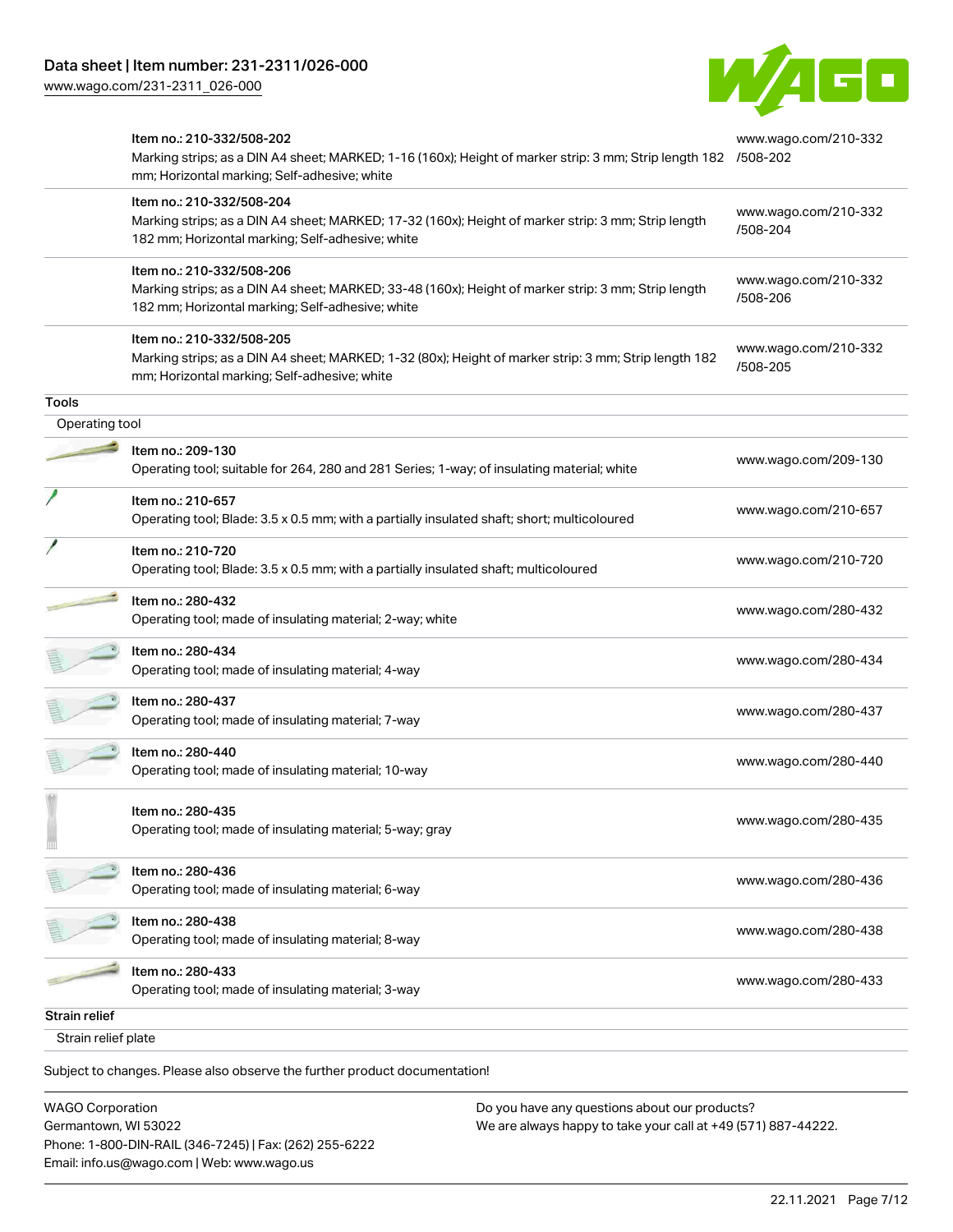



Item no.: 734-226

Strain relief plate; orange [www.wago.com/734-226](http://www.wago.com/734-226)

| <b>Ferrules</b> |                                                                                                                                                                                    |                      |
|-----------------|------------------------------------------------------------------------------------------------------------------------------------------------------------------------------------|----------------------|
| Ferrule         |                                                                                                                                                                                    |                      |
|                 | Item no.: 216-101<br>Ferrule; Sleeve for 0.5 mm <sup>2</sup> / AWG 22; uninsulated; electro-tin plated; silver-colored                                                             | www.wago.com/216-101 |
|                 | Item no.: 216-104<br>Ferrule; Sleeve for 1.5 mm <sup>2</sup> / AWG 16; uninsulated; electro-tin plated; silver-colored                                                             | www.wago.com/216-104 |
| Ē               | Item no.: 216-106<br>Ferrule; Sleeve for 2.5 mm <sup>2</sup> / AWG 14; uninsulated; electro-tin plated; silver-colored                                                             | www.wago.com/216-106 |
| Ĭ               | Item no.: 216-102<br>Ferrule; Sleeve for 0.75 mm <sup>2</sup> / AWG 20; uninsulated; electro-tin plated; silver-colored                                                            | www.wago.com/216-102 |
| Ĭ               | Item no.: 216-103<br>Ferrule; Sleeve for 1 mm <sup>2</sup> / AWG 18; uninsulated; electro-tin plated                                                                               | www.wago.com/216-103 |
| i.              | Item no.: 216-123<br>Ferrule; Sleeve for 1 mm <sup>2</sup> / AWG 18; uninsulated; electro-tin plated; silver-colored                                                               | www.wago.com/216-123 |
| ī.              | Item no.: 216-122<br>Ferrule; Sleeve for 0.75 mm <sup>2</sup> / AWG 20; uninsulated; electro-tin plated; silver-colored                                                            | www.wago.com/216-122 |
| ă.              | Item no.: 216-124<br>Ferrule; Sleeve for 1.5 mm <sup>2</sup> / AWG 16; uninsulated; electro-tin plated                                                                             | www.wago.com/216-124 |
|                 | Item no.: 216-142<br>Ferrule; Sleeve for 0.75 mm <sup>2</sup> / 18 AWG; uninsulated; electro-tin plated; electrolytic copper; gastight<br>crimped; acc. to DIN 46228, Part 1/08.92 | www.wago.com/216-142 |
|                 | Item no.: 216-132<br>Ferrule; Sleeve for 0.34 mm <sup>2</sup> / AWG 24; uninsulated; electro-tin plated                                                                            | www.wago.com/216-132 |
| î.              | Item no.: 216-121<br>Ferrule; Sleeve for 0.5 mm <sup>2</sup> / AWG 22; uninsulated; electro-tin plated; silver-colored                                                             | www.wago.com/216-121 |
|                 | Item no.: 216-143<br>Ferrule; Sleeve for 1 mm <sup>2</sup> / AWG 18; uninsulated; electro-tin plated; electrolytic copper; gastight<br>crimped; acc. to DIN 46228, Part 1/08.92    | www.wago.com/216-143 |
|                 | Item no.: 216-131<br>Ferrule; Sleeve for 0.25 mm <sup>2</sup> / AWG 24; uninsulated; electro-tin plated; silver-colored                                                            | www.wago.com/216-131 |
|                 | Item no.: 216-141<br>Ferrule; Sleeve for 0.5 mm <sup>2</sup> / 20 AWG; uninsulated; electro-tin plated; electrolytic copper; gastight<br>crimped; acc. to DIN 46228, Part 1/08.92  | www.wago.com/216-141 |
| I.              | Item no.: 216-152<br>Ferrule; Sleeve for 0.34 mm <sup>2</sup> / AWG 24; uninsulated; electro-tin plated                                                                            | www.wago.com/216-152 |
|                 | Item no.: 216-203                                                                                                                                                                  |                      |

Subject to changes. Please also observe the further product documentation!

WAGO Corporation Germantown, WI 53022 Phone: 1-800-DIN-RAIL (346-7245) | Fax: (262) 255-6222 Email: info.us@wago.com | Web: www.wago.us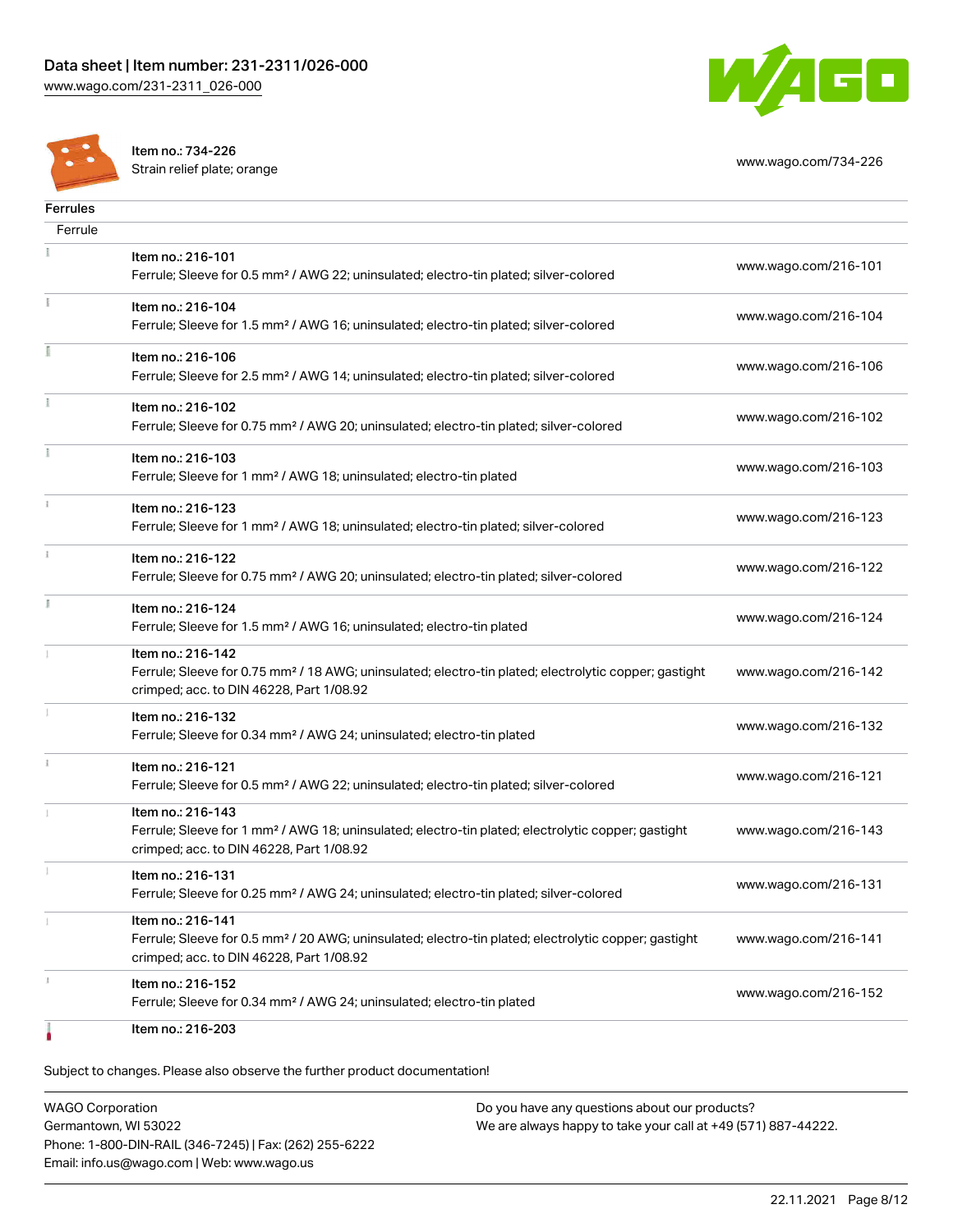

Ferrule; Sleeve for 1 mm² / AWG 18; insulated; electro-tin plated; red [www.wago.com/216-203](http://www.wago.com/216-203)

|   | Item no.: 216-202<br>Ferrule; Sleeve for 0.75 mm <sup>2</sup> / 18 AWG; insulated; electro-tin plated; gray                                                                                             | www.wago.com/216-202 |
|---|---------------------------------------------------------------------------------------------------------------------------------------------------------------------------------------------------------|----------------------|
| ı | Item no.: 216-151<br>Ferrule; Sleeve for 0.25 mm <sup>2</sup> / AWG 24; uninsulated; electro-tin plated                                                                                                 | www.wago.com/216-151 |
| Â | Item no.: 216-204<br>Ferrule; Sleeve for 1.5 mm <sup>2</sup> / AWG 16; insulated; electro-tin plated; black                                                                                             | www.wago.com/216-204 |
|   | Item no.: 216-144<br>Ferrule; Sleeve for 1.5 mm <sup>2</sup> / AWG 16; uninsulated; electro-tin plated; electrolytic copper; gastight<br>crimped; acc. to DIN 46228, Part 1/08.92; silver-colored       | www.wago.com/216-144 |
|   | Item no.: 216-201<br>Ferrule; Sleeve for 0.5 mm <sup>2</sup> / 20 AWG; insulated; electro-tin plated; white                                                                                             | www.wago.com/216-201 |
|   | Item no.: 216-223<br>Ferrule; Sleeve for 1 mm <sup>2</sup> / AWG 18; insulated; electro-tin plated; red                                                                                                 | www.wago.com/216-223 |
|   | Item no.: 216-241<br>Ferrule; Sleeve for 0.5 mm <sup>2</sup> / 20 AWG; insulated; electro-tin plated; electrolytic copper; gastight<br>crimped; acc. to DIN 46228, Part 4/09.90; white                  | www.wago.com/216-241 |
|   | Item no.: 216-242<br>Ferrule; Sleeve for 0.75 mm <sup>2</sup> / 18 AWG; insulated; electro-tin plated; electrolytic copper; gastight<br>crimped; acc. to DIN 46228, Part 4/09.90; gray                  | www.wago.com/216-242 |
|   | Item no.: 216-222<br>Ferrule; Sleeve for 0.75 mm <sup>2</sup> / 18 AWG; insulated; electro-tin plated; gray                                                                                             | www.wago.com/216-222 |
|   | Item no.: 216-221<br>Ferrule; Sleeve for 0.5 mm <sup>2</sup> / 20 AWG; insulated; electro-tin plated; white                                                                                             | www.wago.com/216-221 |
| 1 | Item no.: 216-224<br>Ferrule; Sleeve for 1.5 mm <sup>2</sup> / AWG 16; insulated; electro-tin plated; black                                                                                             | www.wago.com/216-224 |
|   | Item no.: 216-243<br>Ferrule; Sleeve for 1 mm <sup>2</sup> / AWG 18; insulated; electro-tin plated; electrolytic copper; gastight crimped; www.wago.com/216-243<br>acc. to DIN 46228, Part 4/09.90; red |                      |
| 1 | Item no.: 216-244<br>Ferrule; Sleeve for 1.5 mm <sup>2</sup> / AWG 16; insulated; electro-tin plated; electrolytic copper; gastight<br>crimped; acc. to DIN 46228, Part 4/09.90; black                  | www.wago.com/216-244 |
| ٠ | Item no.: 216-263<br>Ferrule; Sleeve for 1 mm <sup>2</sup> / AWG 18; insulated; electro-tin plated; electrolytic copper; gastight crimped; www.wago.com/216-263<br>acc. to DIN 46228, Part 4/09.90; red |                      |
| 1 | Item no.: 216-264<br>Ferrule; Sleeve for 1.5 mm <sup>2</sup> / AWG 16; insulated; electro-tin plated; electrolytic copper; gastight<br>crimped; acc. to DIN 46228, Part 4/09.90; black                  | www.wago.com/216-264 |
| Â | Item no.: 216-284<br>Ferrule; Sleeve for 1.5 mm <sup>2</sup> / AWG 16; insulated; electro-tin plated; electrolytic copper; gastight<br>crimped; acc. to DIN 46228, Part 4/09.90; black                  | www.wago.com/216-284 |

WAGO Corporation Germantown, WI 53022 Phone: 1-800-DIN-RAIL (346-7245) | Fax: (262) 255-6222 Email: info.us@wago.com | Web: www.wago.us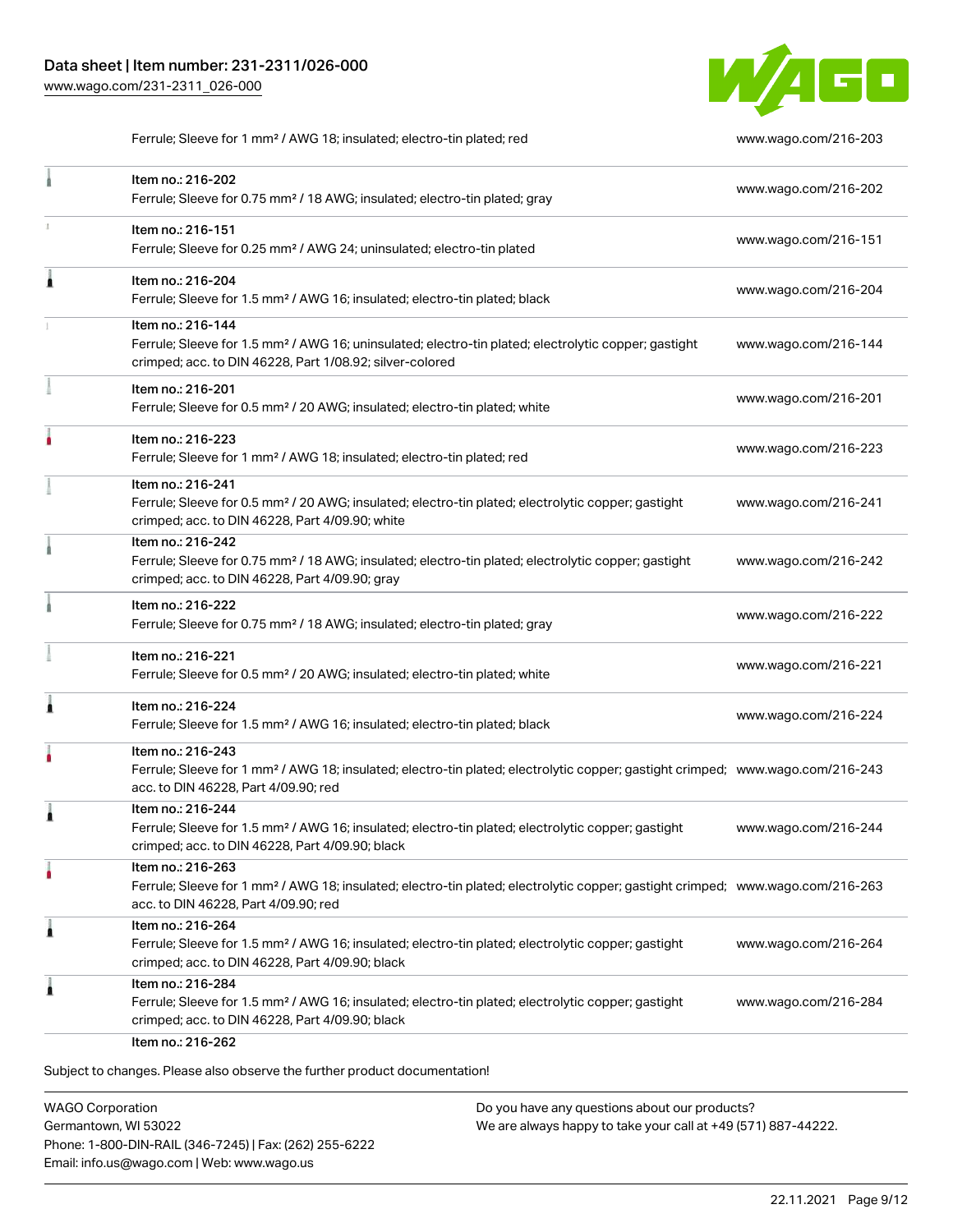### Data sheet | Item number: 231-2311/026-000

Phone: 1-800-DIN-RAIL (346-7245) | Fax: (262) 255-6222

Email: info.us@wago.com | Web: www.wago.us

[www.wago.com/231-2311\\_026-000](http://www.wago.com/231-2311_026-000)



| ٠                                                       | Ferrule; Sleeve for 0.75 mm <sup>2</sup> / 18 AWG; insulated; electro-tin plated; electrolytic copper; gastight<br>crimped; acc. to DIN 46228, Part 4/09.90; gray |                                                                                                                |               | www.wago.com/216-262 |
|---------------------------------------------------------|-------------------------------------------------------------------------------------------------------------------------------------------------------------------|----------------------------------------------------------------------------------------------------------------|---------------|----------------------|
|                                                         | Item no.: 216-301<br>Ferrule; Sleeve for 0.25 mm <sup>2</sup> / AWG 24; insulated; electro-tin plated; yellow                                                     |                                                                                                                |               | www.wago.com/216-301 |
|                                                         | Item no.: 216-321<br>Ferrule; Sleeve for 0.25 mm <sup>2</sup> / AWG 24; insulated; electro-tin plated; yellow                                                     |                                                                                                                |               | www.wago.com/216-321 |
|                                                         | Item no.: 216-322<br>Ferrule; Sleeve for 0.34 mm <sup>2</sup> / 22 AWG; insulated; electro-tin plated; green                                                      |                                                                                                                |               | www.wago.com/216-322 |
|                                                         | Item no.: 216-302<br>Ferrule; Sleeve for 0.34 mm <sup>2</sup> / 22 AWG; insulated; electro-tin plated; light turquoise                                            |                                                                                                                |               | www.wago.com/216-302 |
| Insulations stops                                       |                                                                                                                                                                   |                                                                                                                |               |                      |
| Insulation stop                                         |                                                                                                                                                                   |                                                                                                                |               |                      |
|                                                         | Item no.: 231-672<br>Insulation stop; 0.75 - 1 mm <sup>2</sup> ; dark gray                                                                                        |                                                                                                                |               | www.wago.com/231-672 |
|                                                         | Item no.: 231-670<br>Insulation stop; 0.08-0.2 mm <sup>2</sup> / 0.2 mm <sup>2</sup> "s"; white                                                                   |                                                                                                                |               | www.wago.com/231-670 |
|                                                         | Item no.: 231-671<br>Insulation stop; 0.25 - 0.5 mm <sup>2</sup> ; light gray                                                                                     |                                                                                                                |               | www.wago.com/231-671 |
| <b>Testing accessories</b>                              |                                                                                                                                                                   |                                                                                                                |               |                      |
| Testing accessories                                     |                                                                                                                                                                   |                                                                                                                |               |                      |
|                                                         | Item no.: 231-661<br>Test plugs for female connectors; for 5 mm and 5.08 mm pin spacing; 2,50 mm <sup>2</sup> ; light gray                                        |                                                                                                                |               | www.wago.com/231-661 |
| <b>Downloads</b><br><b>Documentation</b>                |                                                                                                                                                                   |                                                                                                                |               |                      |
| <b>Additional Information</b><br>Technical explanations |                                                                                                                                                                   | 2019 Apr 3                                                                                                     | pdf<br>2.0 MB | Download             |
| <b>CAD files</b>                                        |                                                                                                                                                                   |                                                                                                                |               |                      |
| <b>CAD</b> data                                         |                                                                                                                                                                   |                                                                                                                |               |                      |
|                                                         | 2D/3D Models 231-2311/026-000                                                                                                                                     |                                                                                                                | <b>URL</b>    | Download             |
|                                                         | Subject to changes. Please also observe the further product documentation!                                                                                        |                                                                                                                |               |                      |
| <b>WAGO Corporation</b><br>Germantown, WI 53022         |                                                                                                                                                                   | Do you have any questions about our products?<br>We are always happy to take your call at +49 (571) 887-44222. |               |                      |

22.11.2021 Page 10/12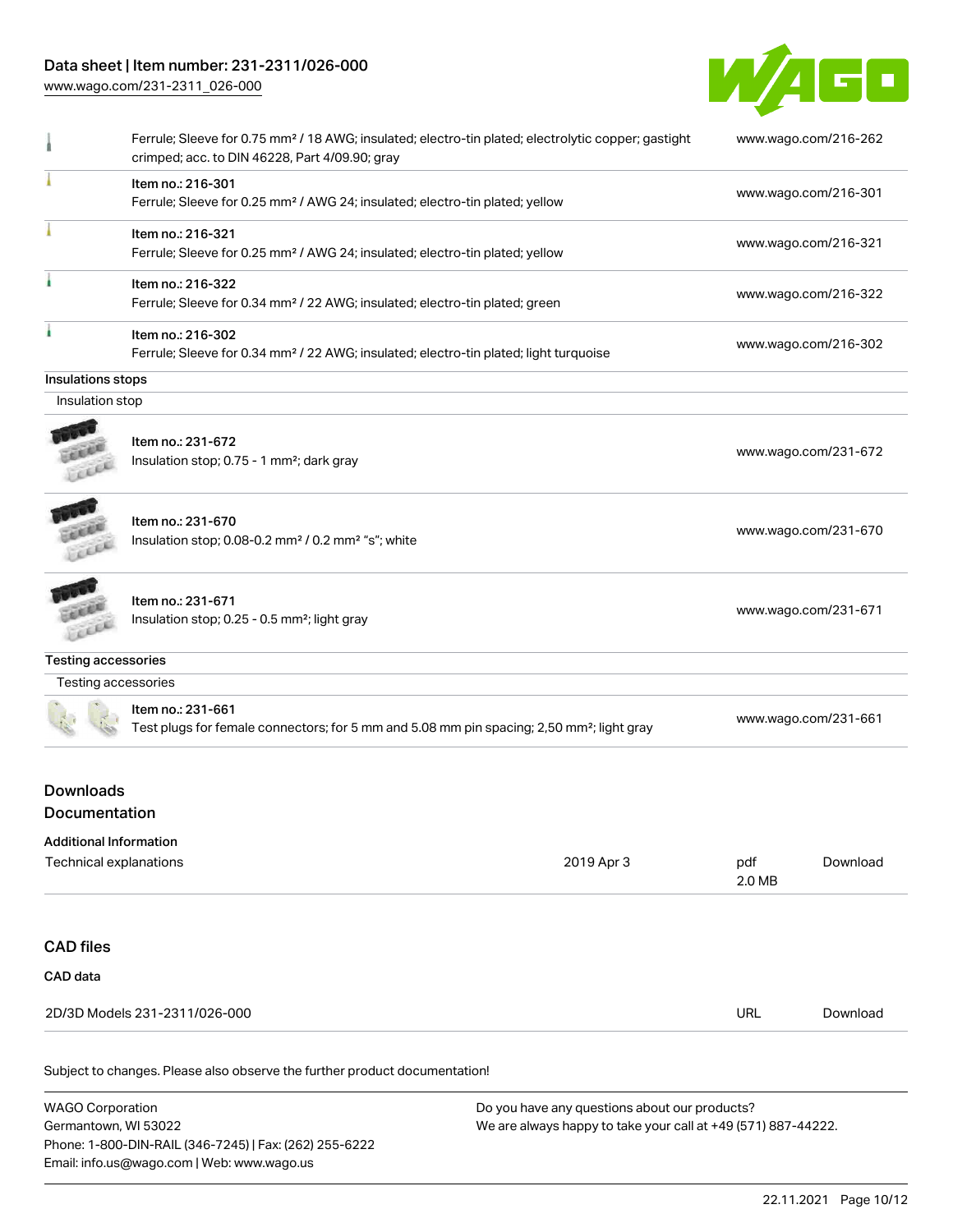

#### CAE data

| EPLAN Data Portal 231-2311/026-000 | URL | Download |
|------------------------------------|-----|----------|
| ZUKEN Portal 231-2311/026-000      | URL | Download |
| EPLAN Data Portal 231-2311/026-000 | URL | Download |

### Environmental Product Compliance

#### Compliance Search

| Environmental Product Compliance 231-2311/026-000                                                      | URL | Download |
|--------------------------------------------------------------------------------------------------------|-----|----------|
| 2-conductor female connector; Push-in CAGE CLAMP <sup>®</sup> ; 2.5 mm <sup>2</sup> ; Pin spacing 5.08 |     |          |
| mm; 11-pole; with integrated end plate; 2,50 mm <sup>2</sup> ; orange                                  |     |          |

#### Installation Notes

#### Conductor termination



Operating Push-in CAGE CLAMP® is easy, fast and identical to that of CAGE CLAMP®. The screwdriver is fully inserted into the operating slot, holding Push-in CAGE CLAMP® open. After the conductor has been inserted into the clamping unit and the screwdriver been withdrawn, the conductor is clamped safely. Solid and fine-stranded conductors < 0.5 mm² (20 AWG) are terminated and removed using a screwdriver.

#### Conductor termination

Subject to changes. Please also observe the further product documentation!

WAGO Corporation Germantown, WI 53022 Phone: 1-800-DIN-RAIL (346-7245) | Fax: (262) 255-6222 Email: info.us@wago.com | Web: www.wago.us